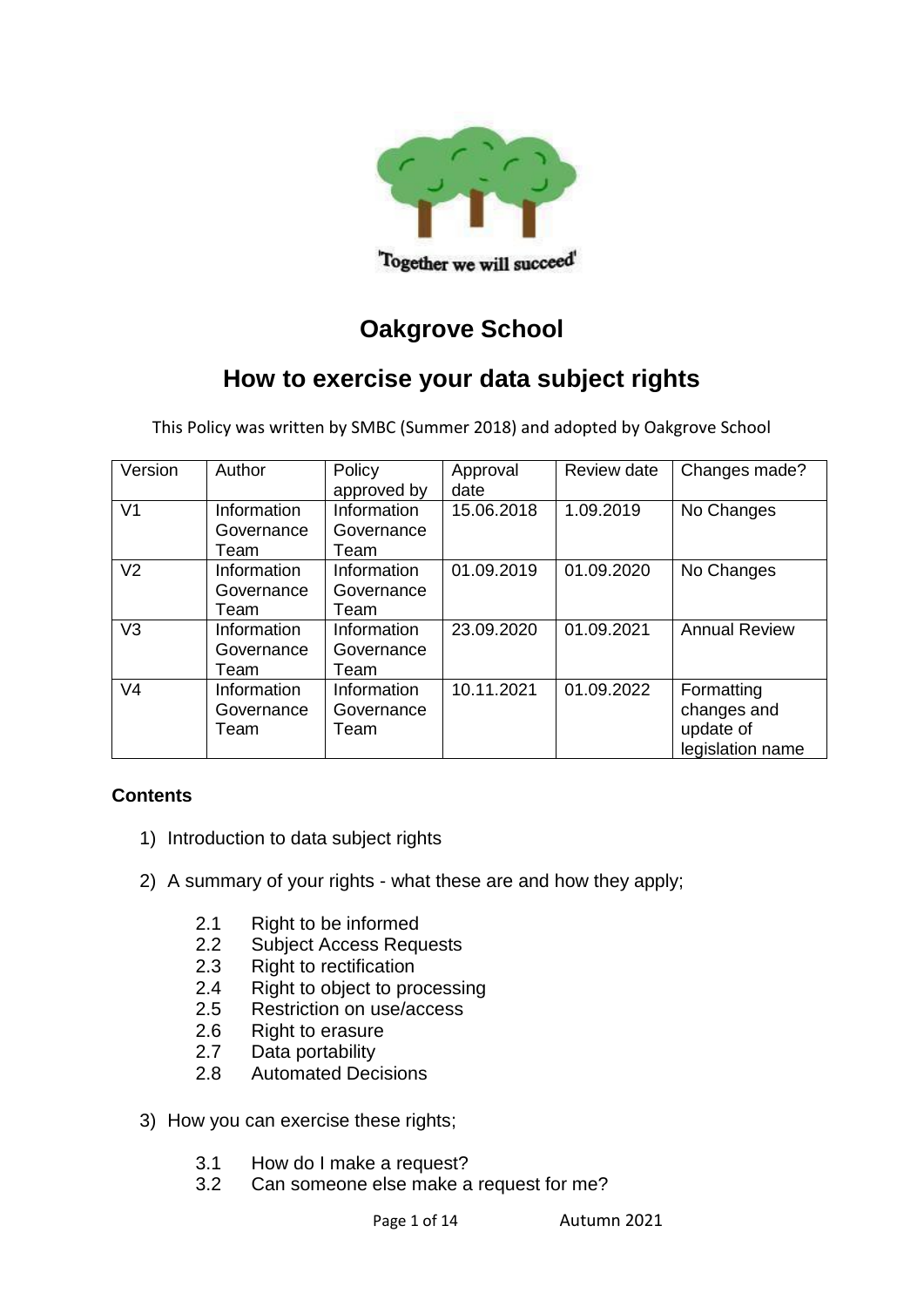- 3.3 What if a data subject "lacks mental capacity"?
- 3.4 What about requests involving children?
- 3.5 How do I evidence parental responsibility?
- 3.6 When can I expect your response?
- 3.7 Will I have to pay a charge?
- 3.8 Will I get all of the information I am requesting?
- 3.9 Can I choose the format in which the information is supplied?
- 3.10 Can you refuse my request?
- 3.11 What if I am not satisfied with your response or it is taking too long?
- 4) The meaning of the terms we have used (Appendix 1)

## **1) Introduction**

The UK General Data Protection Regulation (GDPR) gives individuals a number of rights when it comes to the processing of their personal data.

Oakgrove School has produced this Guide to explain your enhanced rights and how we will deal with any requests we may receive from you.

In brief, you have the following rights.

- the right to be informed;
- to ask us for access to copies of the personal information we hold about you;
- to ask us to rectify your personal information if it is inaccurate or incomplete;
- to ask us to stop processing your personal information *(this is known as the 'right to object');*
- to ask us to erase personal information we hold about you *(this is also known as the 'right to be forgotten');*
- to ask us to 'restrict' the processing of your personal information *(e.g. restrict our access and use pending our consideration, for example, of any objection or erasure request you have submitted);*
- to ask us ensure that a decision which legally affects you is reviewed by a person if the decision has been made solely using an automated computerised process;
- to ask us to put the personal information you have given us into a portable electronic machine readable format so it is capable of being transmitted to someone else.

Please be aware that these rights are not absolute and are subject to conditions and exemptions. In some cases the rights described above only apply if the processing activity is undertaken on specific legal grounds and/or in defined circumstances. Therefore all of these rights are unlikely to be engaged in all cases.

You can also obtain full information about your rights from the Information [Commissioner's Office](https://ico.org.uk/) (the ICO). The ICO is the UK's independent regulator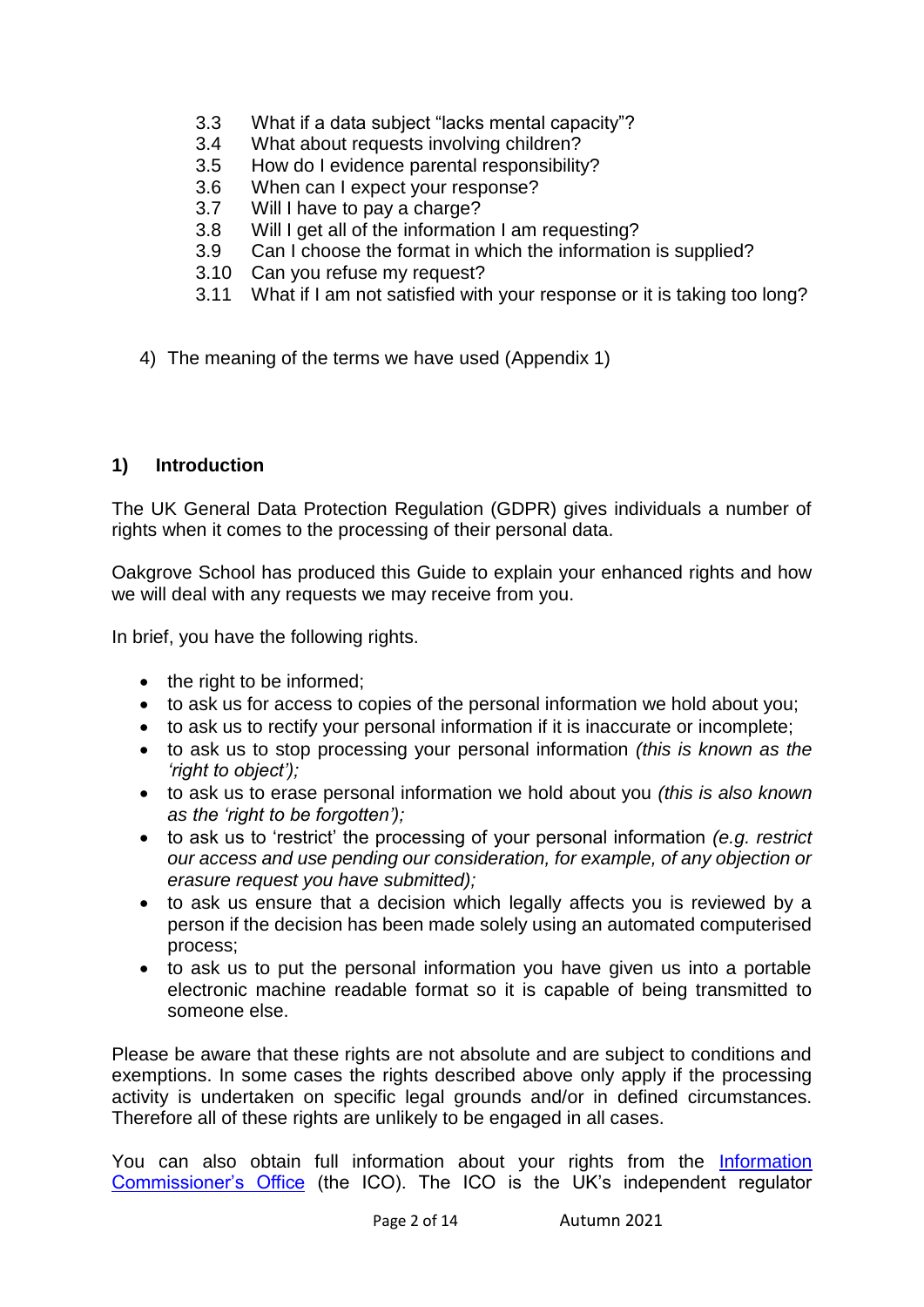responsible for upholding and enforcing the rights of individuals under data protection law.

# **2) Summary of your Rights**

# **2.1 Right to be informed**

Every time we seek to collect information from you, we must inform you why we need to process your personal information, including how we propose to use it, who we intend to share it with and the safeguards we have put in place. If we receive information about you from someone else, we will usually tell you before we use or share your personal information unless we are aware you already have this information or, where the law says this is not necessary.

We meet these obligations in various ways depending on how you come into contact with us, including directing you to our privacy notices viewable on our web site.

# **2.2 Access to your personal information (Subject Access Request)**

You are entitled to ask us for copies of the personal information that we hold about you.

At the time of fulfilling your access request, we will provide the following information:

(a) the reasons why it is necessary to process your personal information;

(b) the types of personal information we process;

(c) the recipients or categories of recipient to whom your personal information have been or will be disclosed, including any recipients in third countries or international organisations and if relevant, the safeguards applicable to the transfer;

(d) where possible, the envisaged period for which your personal information will be stored, or, if not possible, the criteria used to determine that period;

(e) the right to request rectification, erasure of personal information or to object or seek to restrict such processing;

(f) the right to lodge a complaint with a supervisory authority;

(g) the source(s) of any personal information we hold that has not been collected directly from you;

(h) whether or not decisions are made about you solely using automated means, including profiling, without human intervention and, if so, provide meaningful information about the logic involved, as well as the significance and the envisaged consequences of such processing for you.

# **2.2.1 Identification and time limits**

Once we have received your Subject Access Request, we have one calendar month to provide you with your information.

Prior to the one month beginning and your request becoming valid we must have received your proof of identify and any information we reasonably require to locate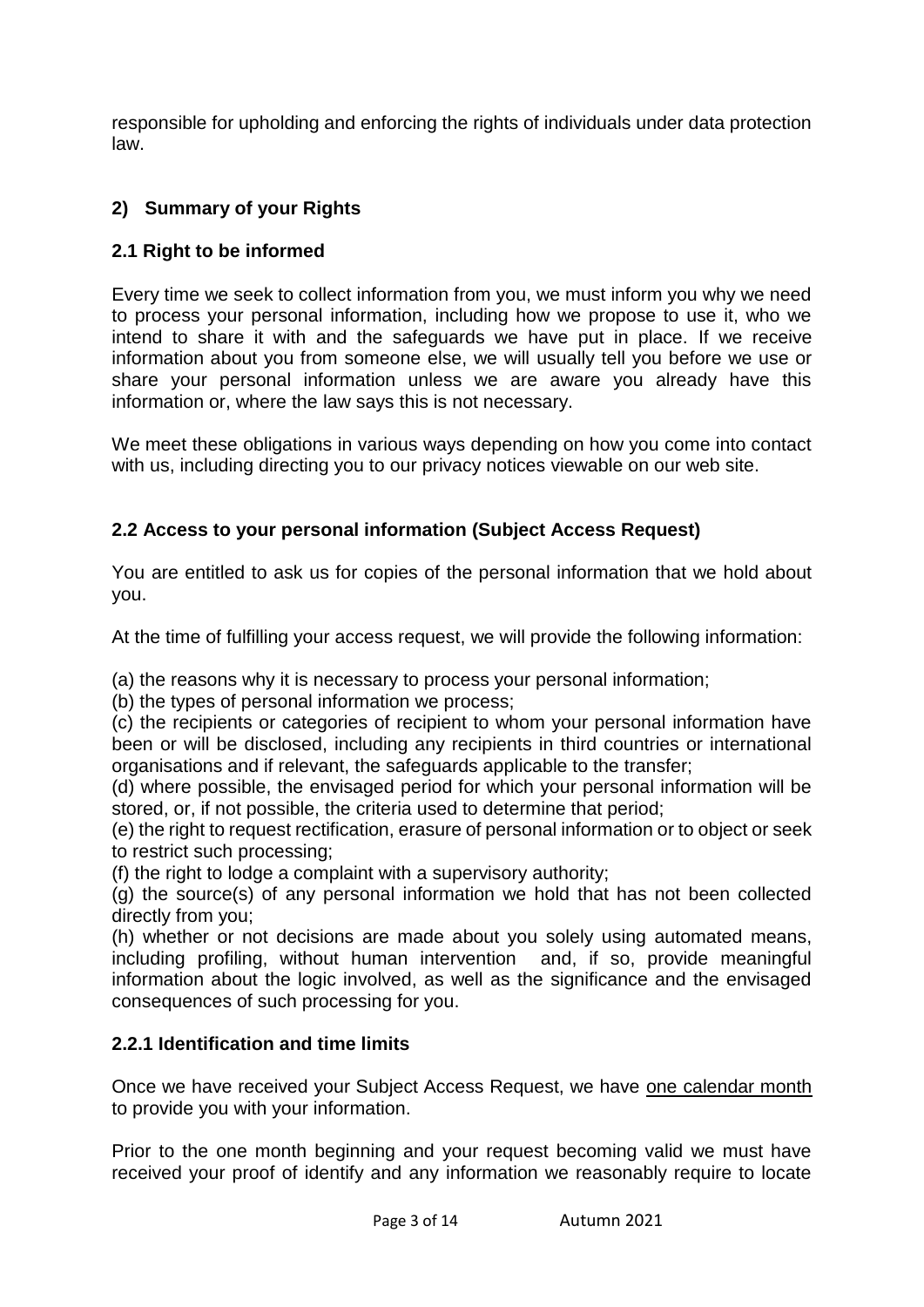your personal data. (Further information on valid requests and proof of identify may be found below  $-3.6$ )

You should also provide us with as much detail as you can about the information you want to access so we can locate it quickly. If we need to contact you for further information to help us find the personal data you requested you may have to wait longer for a response.

Once we have located your personal data, we will provide copies to you in the same format you first contacted us, unless specified otherwise.

#### **2.2.2 Arranging for someone else to request access to information on your behalf;**

You can ask anyone to act on your behalf. For example, a friend, relative, solicitor or employee of a consumer organisation such as a Citizens Advice Bureau.

Before we discuss or provide your personal data to anyone acting on your behalf you must confirm to us in writing that they have your authority to do so. This will require your signed authority, coupled with two forms of identification.

## **2.2.3 Exemptions**

We will also explain if we have removed any information that identifies third parties.

If we withhold information on the basis that it is exempt from disclosure, where it is possible to do so, we will explain the exemption(s) we are relying on and the reason why one or more exemptions apply.

There are a number of reasons why information may be exempt. For example, it may be exempt if providing it to you would compromise the prevention or detection of crime or the prosecution of offenders. In certain cases, we may also withhold some information relating to education, health and social work.

In certain circumstances we may refuse to respond your request if we consider that it is unfounded, excessive or repetitive in nature.

## **2.3 Rectification**

You are entitled to ask us to:

- correct inaccurate information about you;
- update the information we hold if it is incomplete

If we agree that the personal information you have identified is factually inaccurate, we will correct it.

We will: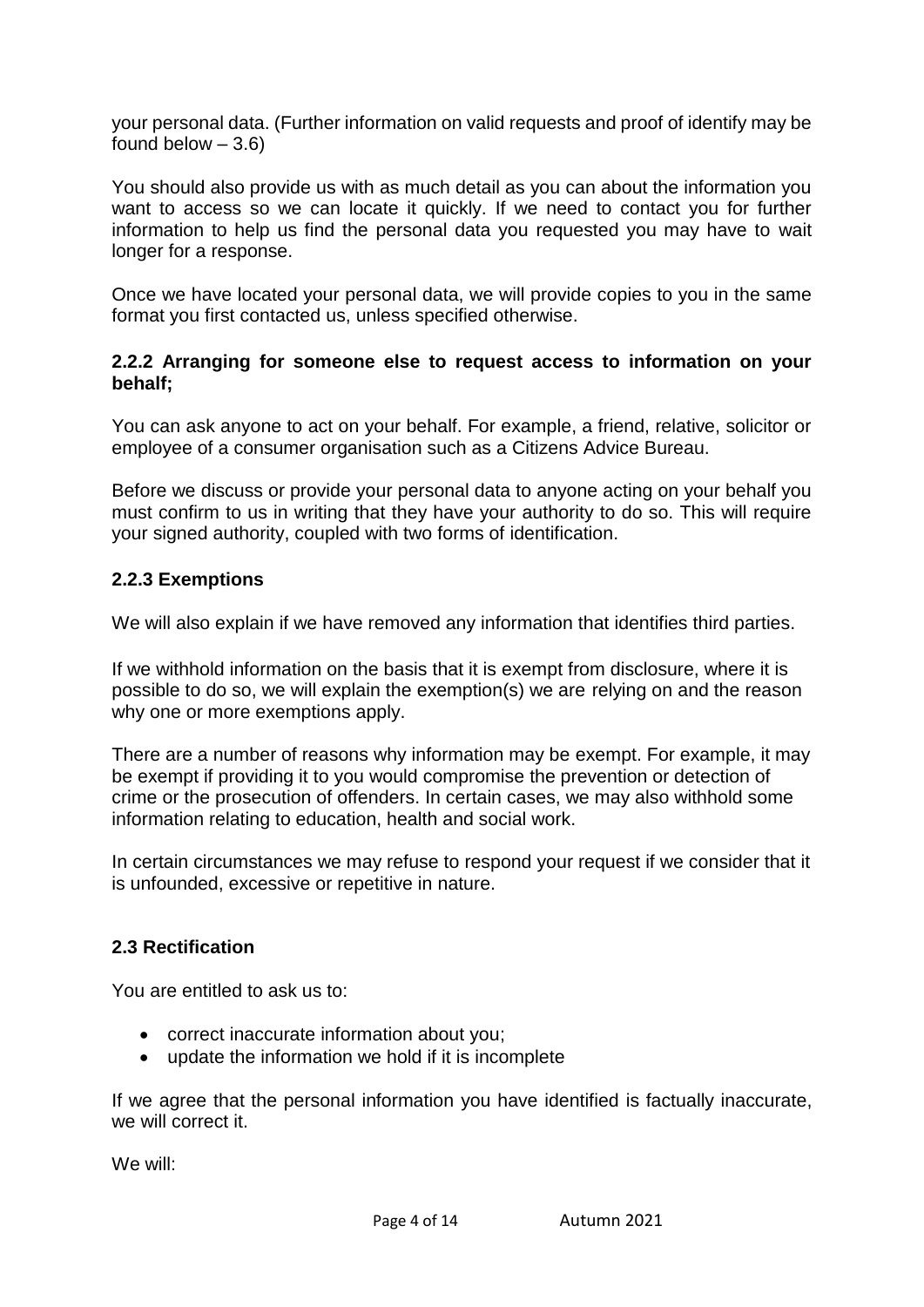- endeavour to inform anyone with whom we may have shared your personal information of any correction(s) we have made so they can rectify the information they hold about you;
- tell you who the recipients of your information are if you ask us to do this so you can check they if have updated the personal information they hold about you.

If we disagree with your view that the information we hold about you is factually wrong, then in our response we will explain the basis for our decision and give you details about your right to complain to the Information Commissioner if you are not satisfied.

If you consider that personal information we hold about you is incomplete and we do not agree with this, we may offer you the option of adding a supplementary statement explaining why you consider the information we hold is incomplete.

# **2.4 Objections to processing**

You have the right to object to us using your personal information where it is being processed for:

- direct marketing;
- profiling whether linked to direct marketing or for other purposes
- performing our statutory functions, tasks carried out in the public interest or when exercising official authority;
- our legitimate interest or those of a third party;
- scientific/historical research/statistics where:
	- o this is likely to cause substantial damage or substantial or distress; or
	- o involves decision-making about an individual

If you object to us using your personal information for direct marketing (or profiling linked to direct marketing) we will cease processing for this purpose(s).

If you object to the use of your personal data for scientific/historical research or statistical purposes on one or both of the above grounds, we will carefully consider your request and let you know the outcome. It may not always be possible to meet your objection if for example, the processing is carried out for the purpose of measures or decisions with respect to particular individuals where this is in accordance the law and is necessary for specified bodies to carry out approved medical research.

Where you object to us processing your personal information for any of the other reasons above, we will:

- consider if we have compelling legitimate grounds for continued processing; and
- whether or not these grounds are sufficiently compelling to justify overriding your privacy rights.

Where the law requires us to process your information to meet our statutory functions and public tasks, including our law enforcement functions, it is very likely that we will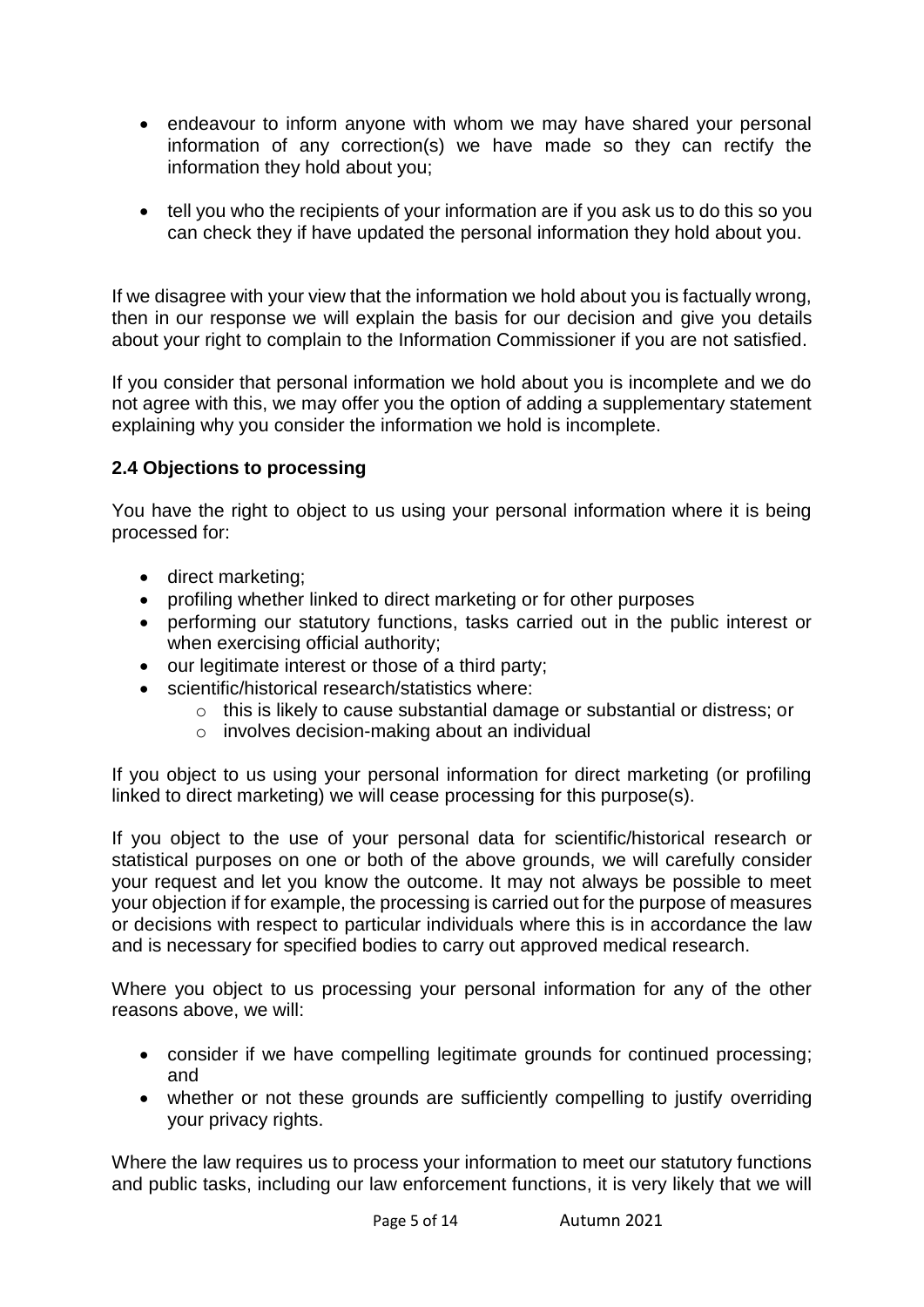not be able to comply with your request.

For example, you will not be able to use this right to prevent us from:

- collecting and administering council tax or assessing benefit entitlements;
- taking measures to protect the health and safety of our staff;
- establishing, exercising or defending our legal rights:
- pursuing criminal investigations or proceedings;

If we do not uphold your objection, we will explain our reasons in our response and give you details about your right to complain to the Information Commissioner if you are not satisfied.

Upon receipt of your request we have one calendar month to provide you with a response.

# **2.5 Restriction on use of /access to your data**

This right may be exercised in circumstances where:

- we need time to consider your representations where you are:
	- o contesting the accuracy of the personal information we hold about you; or
	- o objecting to our processing of your information
- it has already been determined the processing is 'unlawful' and you ask us to retain and 'restrict' its use;
- we no longer need to retain your personal information but you ask us to retain it for the establishment, exercise or defence of own legal claims.

If you make a request we will let you know if we agree to restrict access to your information for one or more of the above reasons.

If we decide a restriction is appropriate, we will endeavour to notify any recipients of your personal information of the restriction and let you know who they are if you ask us to do so.

Where processing is restricted, as well as storing your personal information, we will only process it during the period of restriction:

- with your consent; or
- if it is necessary for the establishment, exercise or defence of legal claims;
- if it is necessary for the protection of the rights of another person; or
- if it is necessary for reasons of important public interest, including for example, communicating with the Information Commissioner.

Where a restriction is applied pending a determination of 'accuracy' or any 'objection'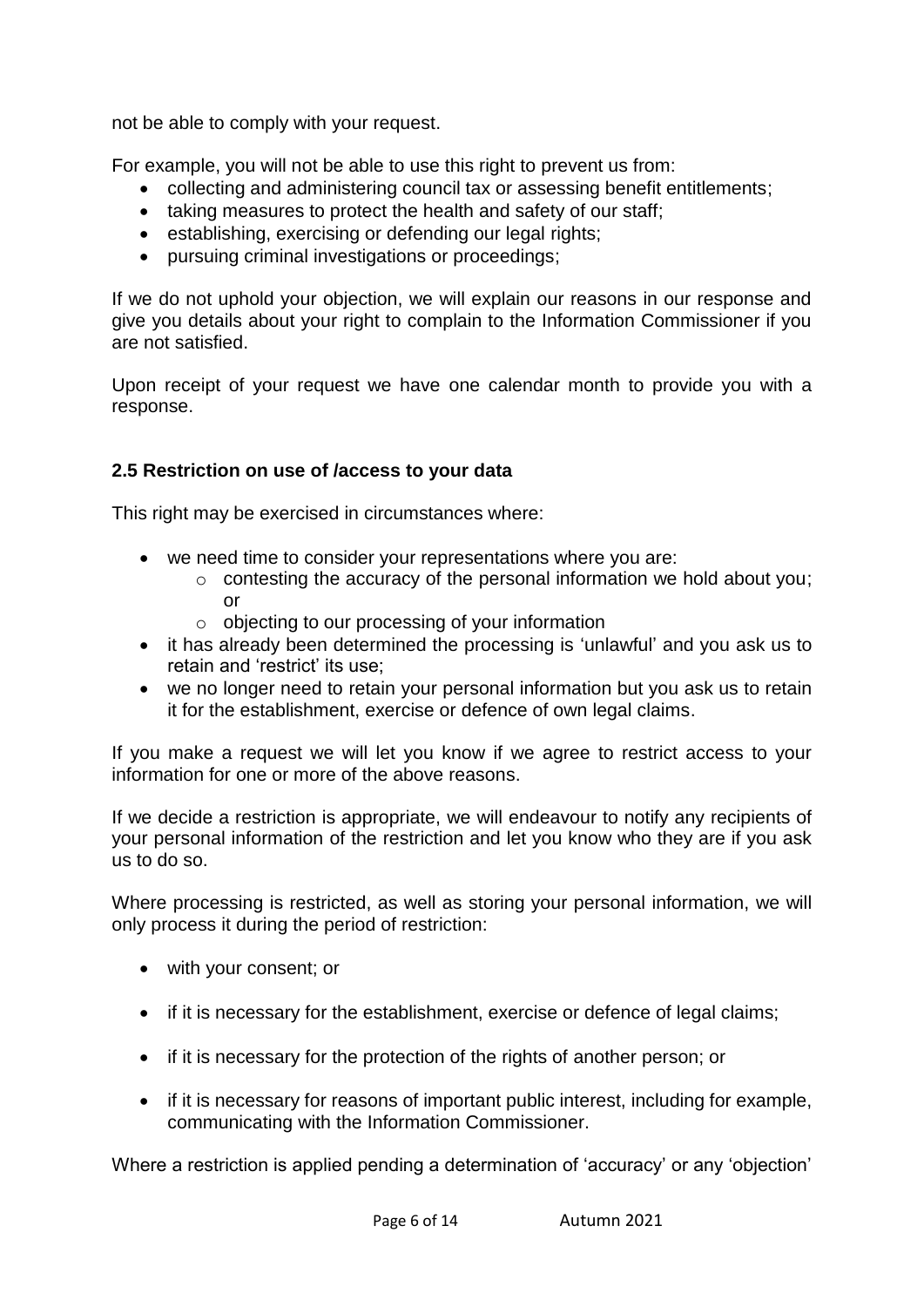you may have submitted, we will let you know the outcome of your representations and will notify you prior to lifting the restriction.

Where the reason for the restriction is for one of the other reasons above, the erasure of the personal information will not take place until we have resolved evidential issues with you.

We will also tell you about your right to complain to the Information Commissioner if you are not satisfied.

# **2.6 Erasure** *(also referred to as the right to be "forgotten")*

You have the right to request that we erase your personal information in defined circumstances.

These defined circumstances are:

- if we are storing your personal information for longer than is necessary or in breach of a legal obligation that requires its erasure;
- you decide to withdraw your consent and you ask us to erase your personal information where there is no other legal ground for processing; (c) we have accepted an objection made by you to our processing of your personal information and you have further requested that we erase the personal information in question;
- we are processing or publishing your personal information without a legal basis for doing so;

We will carefully consider a request for erasure. Our response will outline whether or not we consider retention of your personal information is unwarranted.

There are circumstances where it may not always be possible to agree to your erasure request and we have listed a number of grounds below where it may be necessary for us to retain your information:

- in the interests of freedom of expression (special journalistic purposes)
- in order to comply with a legal obligation;
- for archiving in public interest;
- for public health functions in public interest
- for exercising legal rights or defending legal claims

If we agree to erase your personal information, we will endeavour to notify any recipients and let you know who they are if you ask us to do so.

If we refuse your request for erasure we will explain our reasons in our response and your right to complain to the Information Commissioner if you are not satisfied.

# **2.7 Data Portability**

In certain circumstances, you have the right to request that the personal information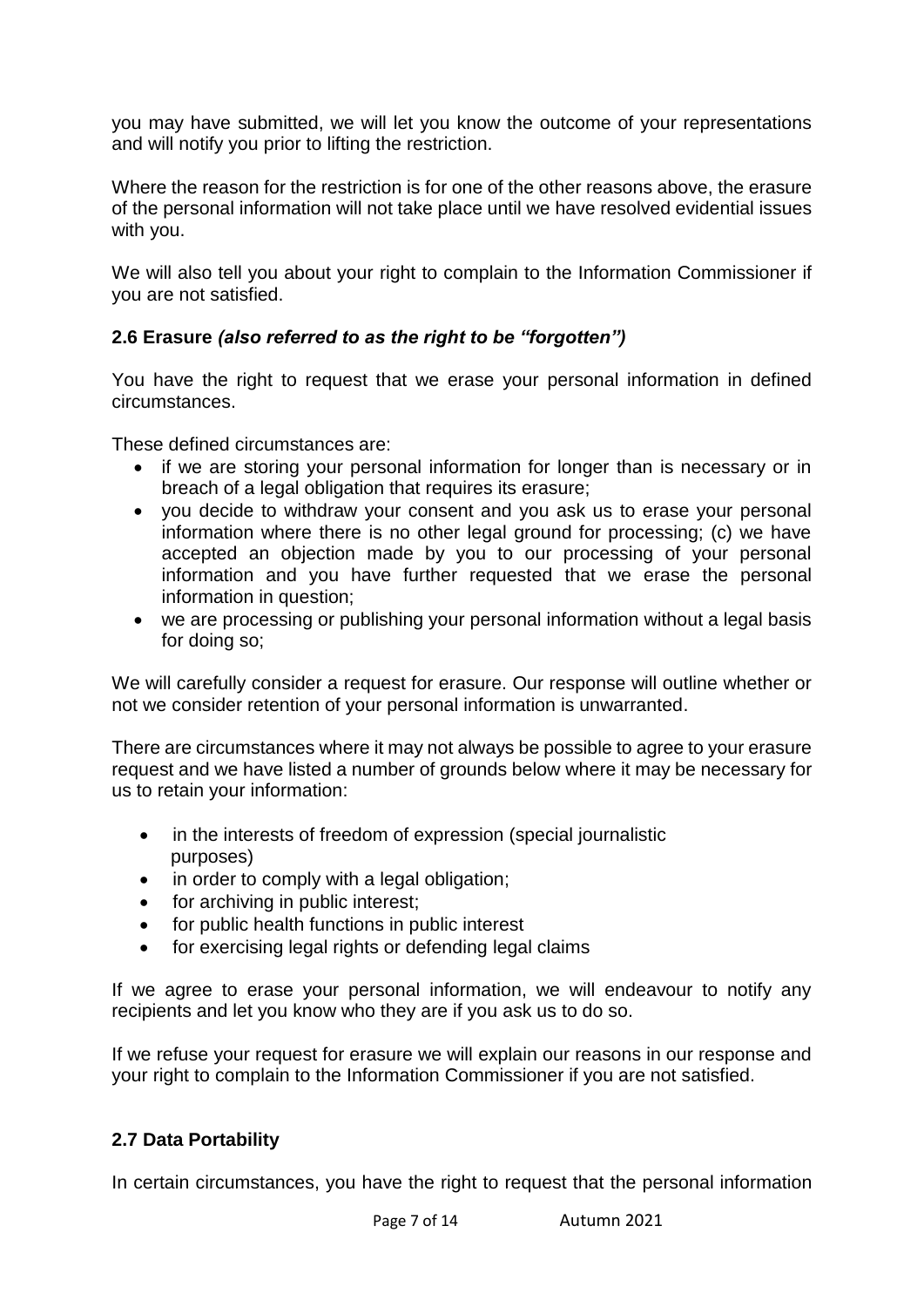you have supplied to an organisation be converted into a structured, commonly used and machine-readable format so that it can be transmitted to another organisation. This right is primarily intended to stimulate competition in the commercial sector by making it easier for consumers to switch from one supplier to another.

As most of the processing activities undertaken by us are governed by statute or as a result of legal obligations imposed on us, this right will only be engaged where:

- we process your personal information on an automated basis, and the legal basis for our processing:
	- o is based on your consent; or
	- o is for entering into or the performance of a contract with you

If you make a request for the personal information you have supplied to us to be converted into a portable format where our legal basis for processing falls within one of the grounds above, we will let you know our decision and if you are not satisfied with our response of your right to complain to the Information Commissioner.

#### **2.8 Automated Decision Making**

In general, decisions which effect you legally or have similarly significant effects are not permitted using solely automated processing, especially if this involves the use of personal information which because of its nature, is termed 'Special' or 'Sensitive'. This is because decisions made using automated electronic programmes or software do not involve human beings.

But there are some exceptions where automated decision-making is permitted. This is where the processing:

- is based on your explicit consent;
- is necessary for entering into or the performance of a contract with you;
- it is required or authorised by law

Where an automated decision is made about you based on one of the reasons above, you are entitled to be:

- informed that our processing activity involves automated decision making and to be informed about the logic involved and the likely consequences of the processing for you;
- told what measures and safeguards we have implemented to protect your privacy;

Within 1 month of your receipt of the above notification, you have the right to:

- contest the automated decision;
- to ask that the automated decision be reconsidered by an appropriate person with the authority/seniority to reach a fresh decision that is not based solely on automated processing.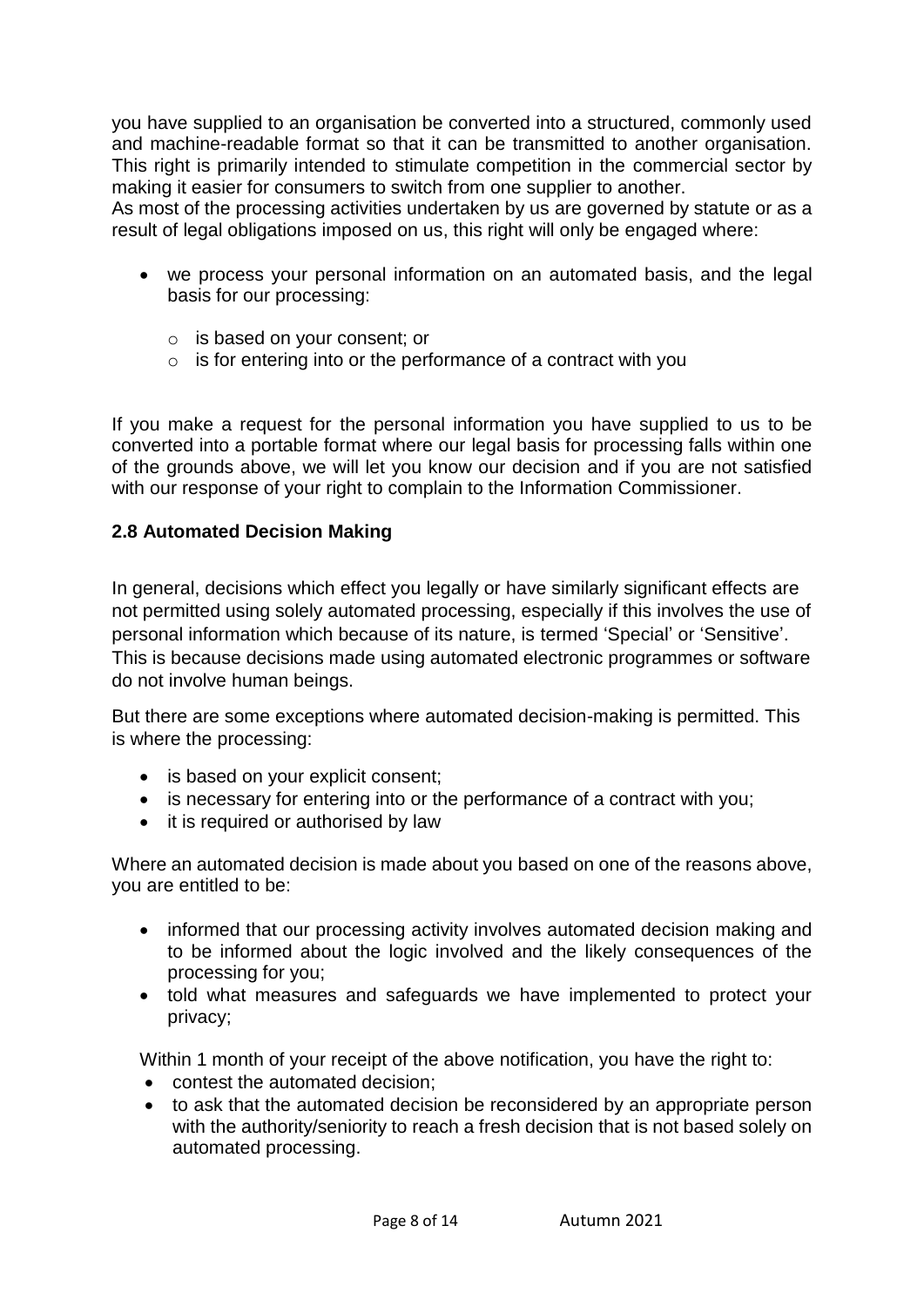If you contest an automated decision and ask for it to be reconsidered, we will respond within the allowed time period and let you know whether or not this fresh decision has led to the same or a different outcome.

We will also explain your right to complain to the Information Commissioner if you are not satisfied.

## **3. How to exercise your rights**

#### **3.1 How do I make a request?**

Where possible please use the Subject Access Request form which can be found here; [http://www.oakgrove-primary.stockport.sch.uk](http://www.oakgrove-primary.stockport.sch.uk/)

Alternatively you can make a Subject Access Request by writing to:

Oakgrove School, Matlock Road, Heald Green, Stockport, SK8 3BU

You can also email us at [schooladmin@oakgrove-primary.stockport.sch.uk](mailto:schooladmin@oakgrove-primary.stockport.sch.uk) or phone 0161 437 4956

For **all** requests, we will need documentary proof that you are who you say you are *(this is for security reasons to ensure we are dealing with you and that none of your personal information is accessed or interfered with by anyone else falsely claiming to be you);*

Please ensure you provide at least two forms of identification. Preferably a copy of a passport, driving licence, utility bill, council tax bill or bank statement bearing your full name and current postal address.

On receipt of your request, we will send you a written acknowledgement. In some circumstances we may also ask for additional information if necessary.

#### **3.2 Can someone else make a request for me?**

A friend, relative, advocate or solicitor may act on your behalf. However, this person must supply written authority from you to confirm that they are acting for you and we will still require identification for you.

#### **3.3 What if a data subject 'lacks mental capacity'?**

A person with a lasting power of attorney appointed directly by the data subject or a Deputy appointed by the Court of Protection may exercise rights on behalf of the data subject.

This person must be registered with the Office of the Public Guardian and be able to provide evidence to this effect.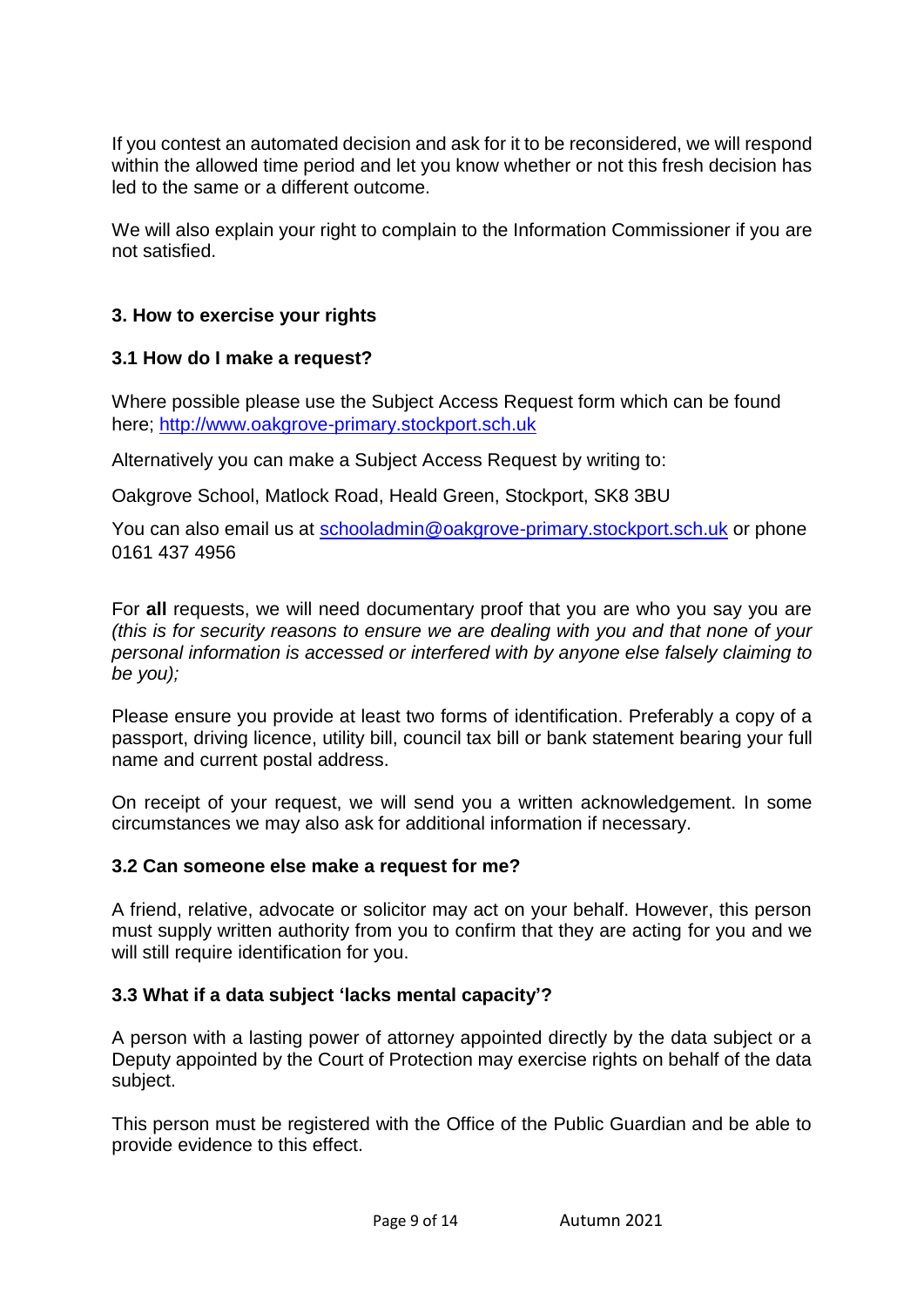# **3.4 What about requests involving children?**

Unlike Scotland, there is no set age in England which recognises when children are automatically able to exercise data protection rights.

A child aged 13 or over is able to create an on line social media account without the consent of a person with parental responsibility.

As a general rule a child must have sufficient understanding and maturity to exercise their own rights and a common sense approach will be adopted in the event a child or young person submits a request.

For children aged under 13, it will generally be expected that a request is made by a person with parental responsibility. A 'best interest' consideration will be taken into account.

## **3.5 How do I evidence parental responsibility?**

The following evidences would be accepted as proof of parental responsibility;

- Birth Certificate
- Court Order
- Adoption Record
- Special Guardianship Order

#### **3.6 When can I expect your response?**

We aim to respond to your request without undue delay and no later than one calendar month counted from the first working day after we are in receipt of your request, and:

- proof of your identity, **and**
- any further information (where we have requested this from you) we need to process your request and/or locate and retrieve your personal information.

Where it is not possible to respond sooner and the last day before expiry of one calendar month, falls over a weekend or on a bank holiday, the latest due date will be treated as the first working day after the weekend or bank holiday.

If your request is complex, we may need to extend the length of time required to respond.

If this applies, we will let you know before the latest due date on which you would be expecting to hear back from us.

The General Data Protection Regulation says we can extend the length of time to respond by a maximum of a further two calendar months.

Where it is not possible to respond sooner and the last day before expiry of the second calendar month, falls over a weekend or on a bank holiday, the latest due date will be treated as the first working day after the weekend or bank holiday.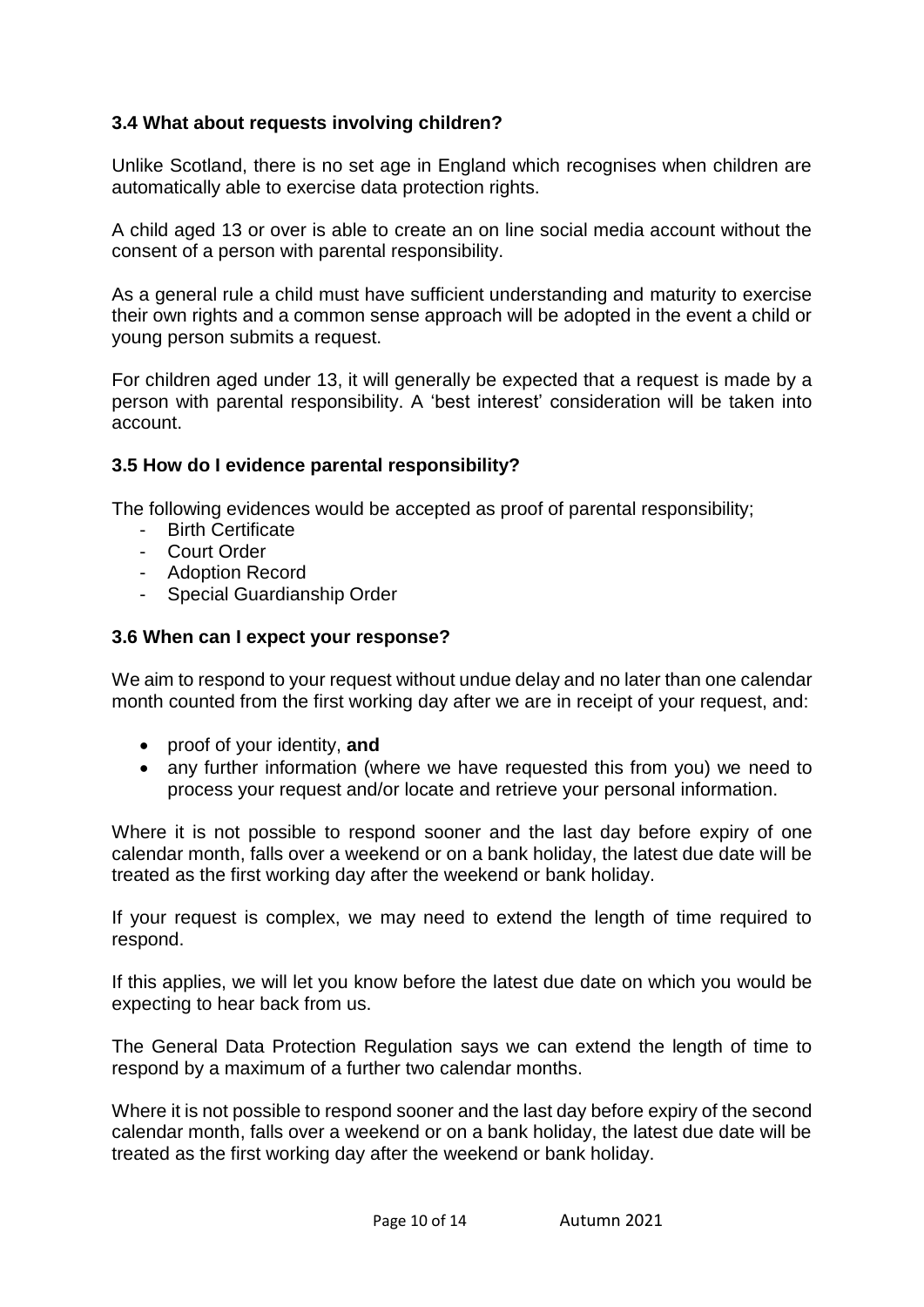We will always endeavour to respond as quickly as we can.

#### **3.7 Will I have to pay a charge?**

Ordinarily we will not charge a fee for fulfilling a request from you.

The only exception is where you make repeat requests for the same or similar information. In these cases, we reserve the right to charge a reasonable fee based on the administrative costs of supplying further copies if we consider a reasonable time period has not intervened since fulfilling a previous request.

#### **3.8 Will I get all of the information I am requesting?**

This is likely to be the case.

But it is important to note that the right of access to your own information does not extend to information about other people who may be identified in the information that also refers to you.

We may therefore redact personal information about other persons (Third Parties) where we are satisfied it is reasonable in the circumstances to do so.

In some cases information may be so interlinked that it is not possible to fulfil your request without breaching another person's privacy rights.

The names of professional staff (whether directly employed by us or not) involved in decision-making about your care and education will often be disclosable and their identities will not be automatically redacted, unless this is warranted in a particular case.

The law recognises that there are occasions when it may be appropriate to withhold certain information and provide exemptions in specified circumstances.

If we withhold information on the basis that it is exempt from disclosure, where it is possible to do so, we will explain the exemption(s) we are relying on and the reasons why one or more are necessary.

#### **3.9 Can I choose the format in which my information is supplied?**

Where you have submitted your request electronically or asked us to respond in a particular format, we will try to do so wherever this is reasonably practicable.

## **3.10 Can you refuse my request?**

In certain circumstances we may refuse to act on your request if we consider that your request is unfounded, excessive or repetitive in nature.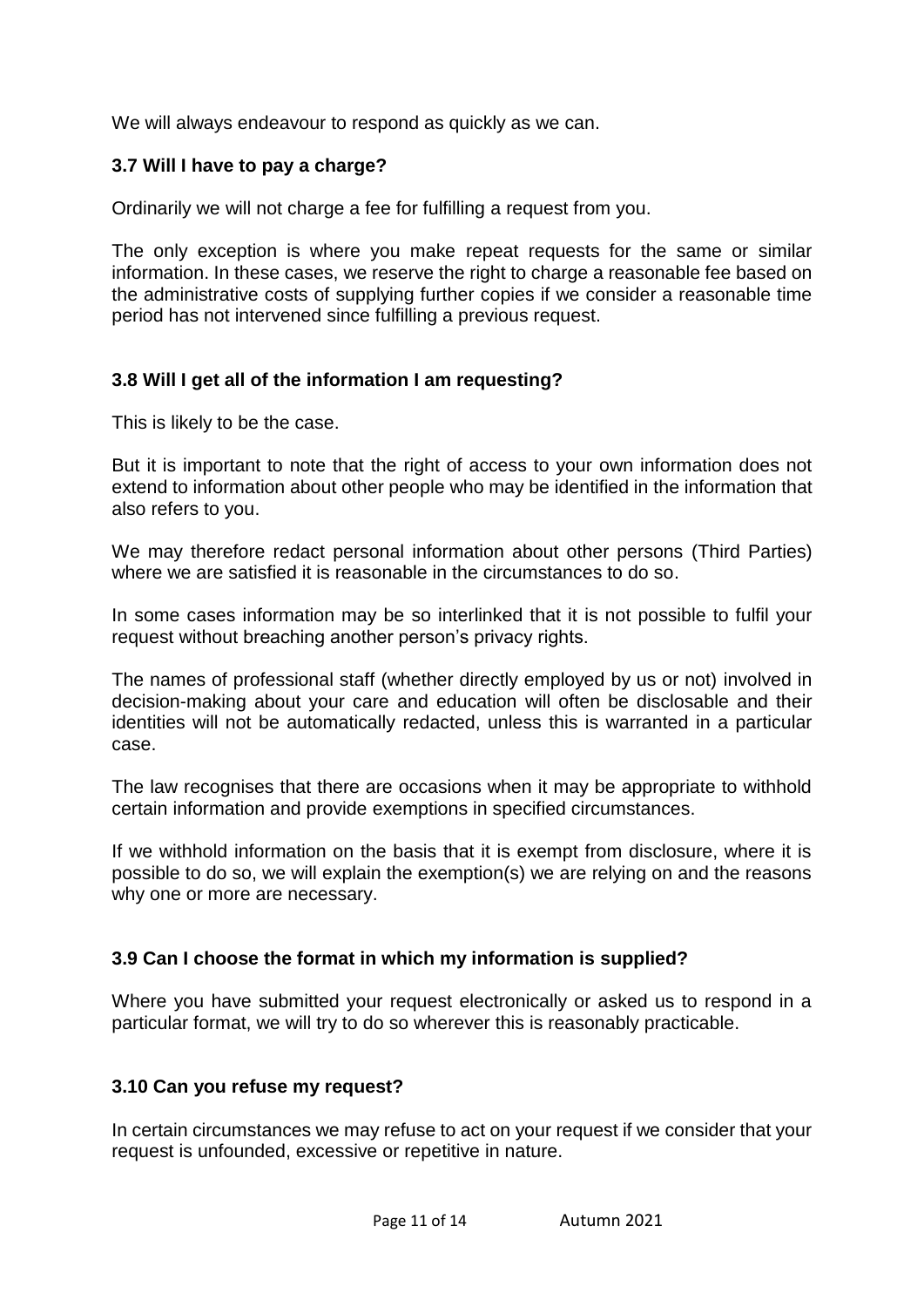We will give our reasons if we refuse to comply with your request on any of these grounds.

## **3.11 What if I am not satisfied with your response or it is taking too long?**

If you do not hear from us by the latest due date or are not satisfied with the response you have been given, you have the right to complain to the Information Commissioner.

The Information Commissioner is the UK's independent regulator responsible for upholding and enforcing the rights of individuals under data protection law.

You can email the Information Commissioner's office **[accessicoinformation@ico.org.uk](mailto:accessicoinformation@ico.org.uk)** or write to:

Information Commissioner's Office Wycliffe House Water Lane Wilmslow Cheshire SK9 5AF

Full information about your rights is also available on the ICO's website: **<https://ico.org.uk/>**

#### **Appendix 1 – Meaning of terms**

"**Personal information"** means any information relating to an identified or identifiable living person. An identifiable person is anyone who can be identified, directly or indirectly, by reference to an identifier, such as a name, identification number or online identifier.

**"Special or Sensitive Personal information"** is information revealing racial or ethnic origin, political opinions, religious or similar beliefs, trade union membership, physical or mental health conditions, sexual life, sexual orientation, biometric or genetic data, and personal information relating to criminal offences and convictions.

**"Processing"** means any activity that involves the use of personal information. It includes obtaining, recording or holding the information, or carrying out any operation or set of operations on the information including organising, amending, retrieving, using, disclosing, erasing or destroying it. Processing also includes transmitting or transferring personal information to other Recipients.

**"Data Subject"** a living, identified or identifiable individual about whom we as the Controller hold personal information.

**"Controller"** means the person or organisation (in this case us) that determines when, why and how to process personal information.